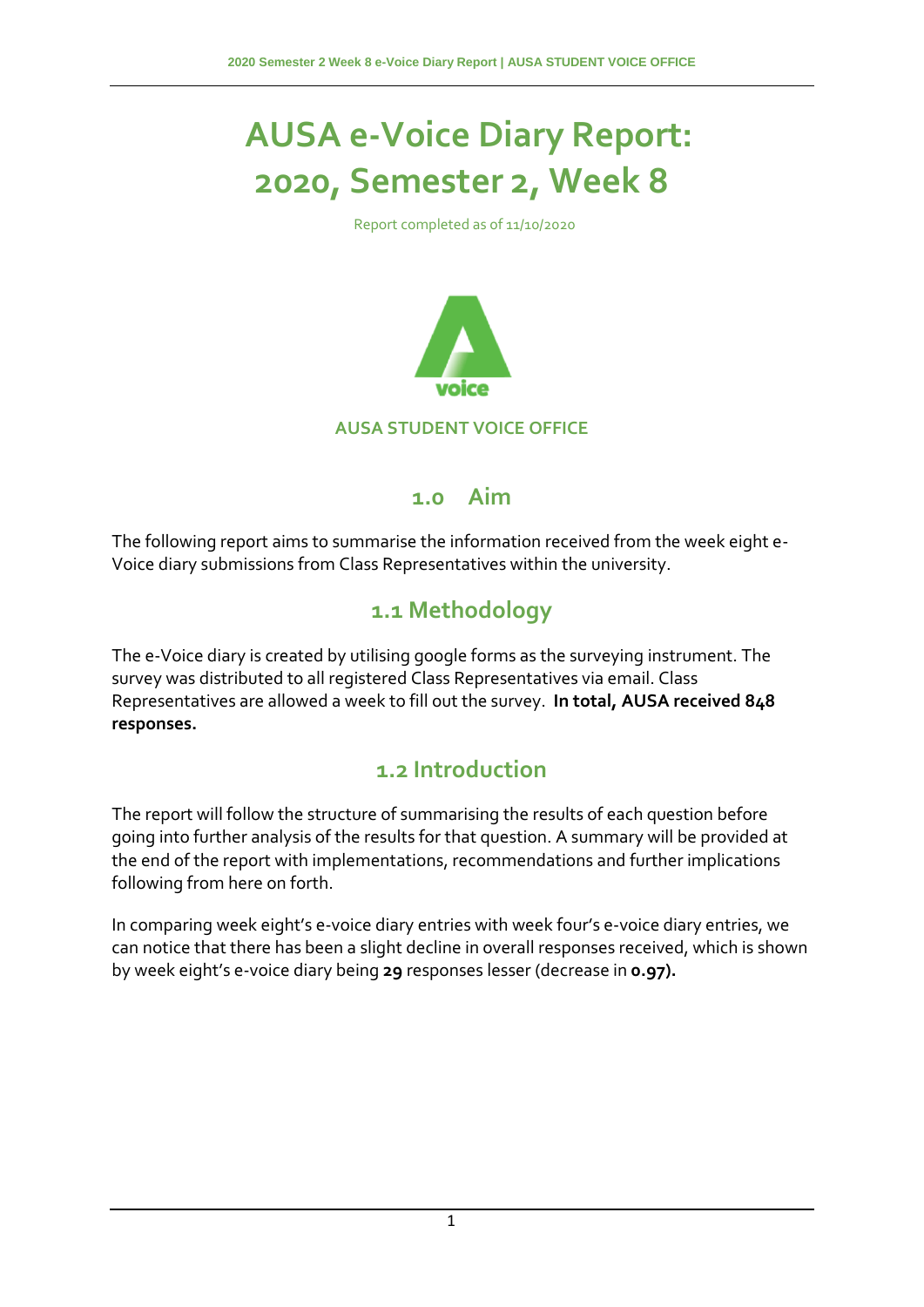# **2.0 Faculty Contributions**

The following information provided details on which faculties took part in the survey and which faculties had the most respondents. The total amount of submissions received for this section is from **848**.



#### Faculty (This is the faculty of the course you are representing)

The order for which faculties generated the most responses has remained the same since the week four's e-Voice diary results.

Similar to week four's e-Voice diary report; Faculty of Science, Faculty of Arts, and Business school have generated the highest number of responses.

The **three** reasons for low response rates among certain faculties might be:

- 1. There are fewer courses within the faculties.
- 2. Because of the current COVID-19 pandemic, there has been a general lack of engagement university-wide.
- 3. There is a lack of engagement by Class Representatives from these faculties with low response rates. That said, AUSA could conduct enquiries into why this is the case.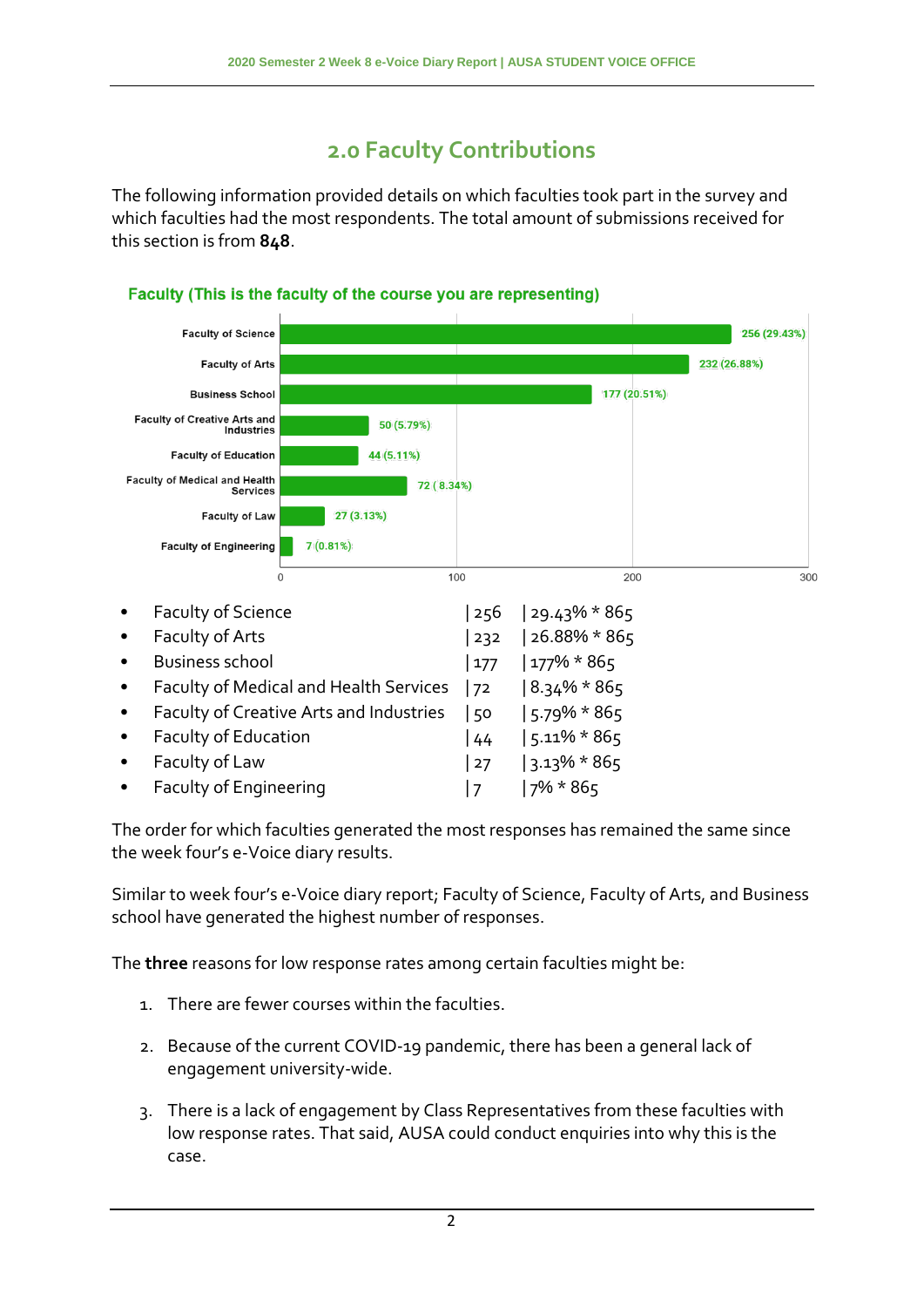# **3.0 Course Experiences**

The following information outlines the overall rated experience of courses provided at the University of Auckland across all faculties up to week eight of semester two, 2020. Class Representatives were asked to select how they would rate the respective courses they represent, from '**1**' being '**Poor**', to '**5**' being '**Excellent**'. The overall amount of responses to this question was **848**.



#### **Overall Course Experience**

-We can note that overall course experiences have been mostly positive up to week eight of semester two, 2020.

-We can also note that there has been a slight increase in negative course ratings being from 1 to 3 with quite a large decrease in the positive course ratings being 5.

-We could note that these responses may have limitations - for example, Class Representative's biases.

### **3.1 Outlining what Categories Class Representative 'Course Experience' Feedback Relate to**

The following diagram displays what specific area of course experience related feedback students wished to cover. The total amount of responses to this question was **848.**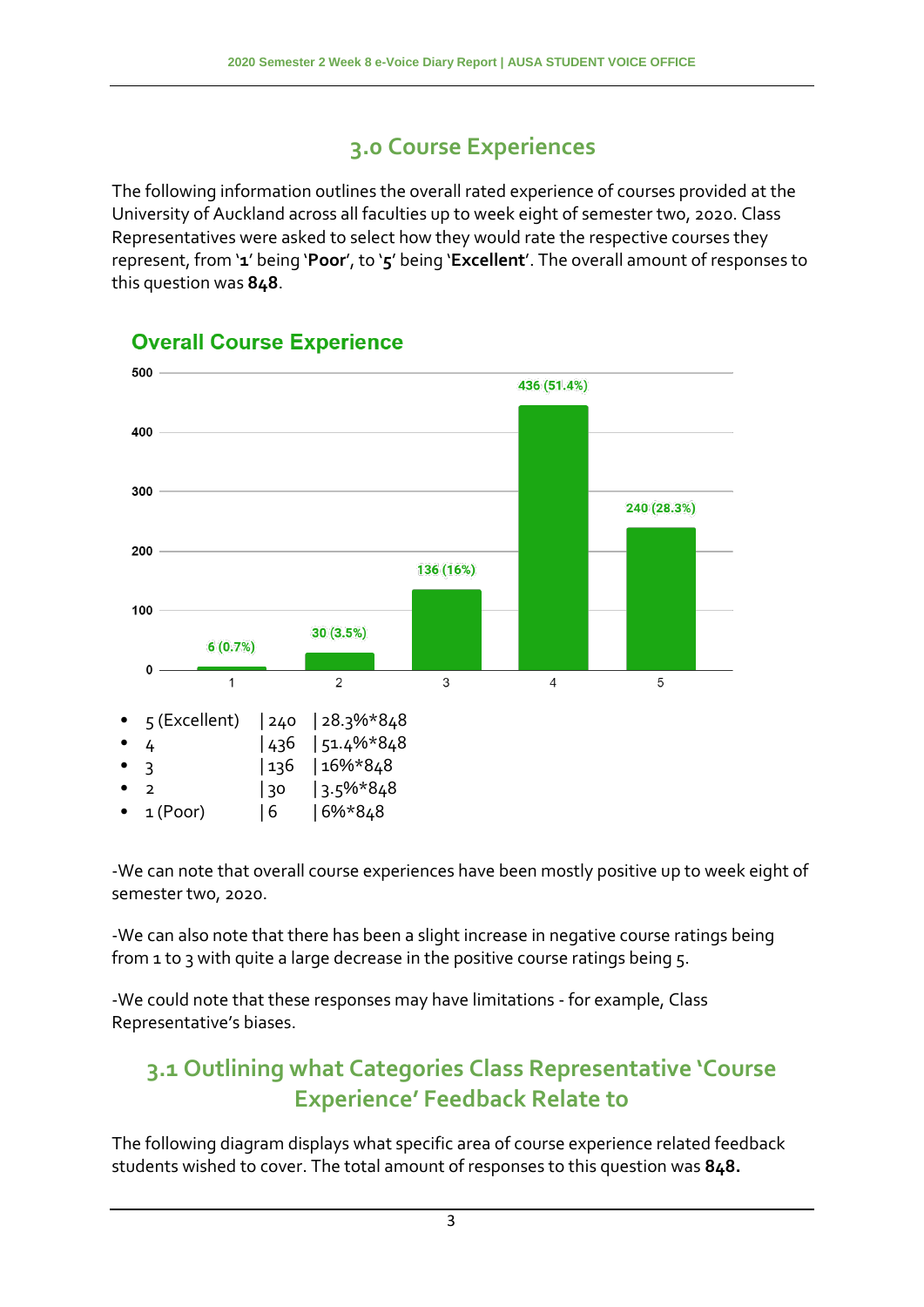

#### **Class Rep Course Experience Feedback is About**

-It is shown from the data above that 'Online learning' is the number one key area of course experience feedback received from Class Representatives. Online learning encompasses 55.2% of the overall feedback.

-The following two other areas of course experience feedback are 'Course content and structure'- 49.9% and 'Assessments'- 42%'.

-The lowest area of course experience feedback relates to 'Academic complaint'; which is similar to week four's e-Voice diary results.

### **4.1 Course Content & Structure / Lecturers & Tutors / Student Academic Complaints**

- **Students have raised concerns around the lack of support during this semester**
	- *"Whilst students acknowledge the difficulties faced with online learning they're comfortable with the reasoning behind it; it is more the lack of university support that they're concerned with"*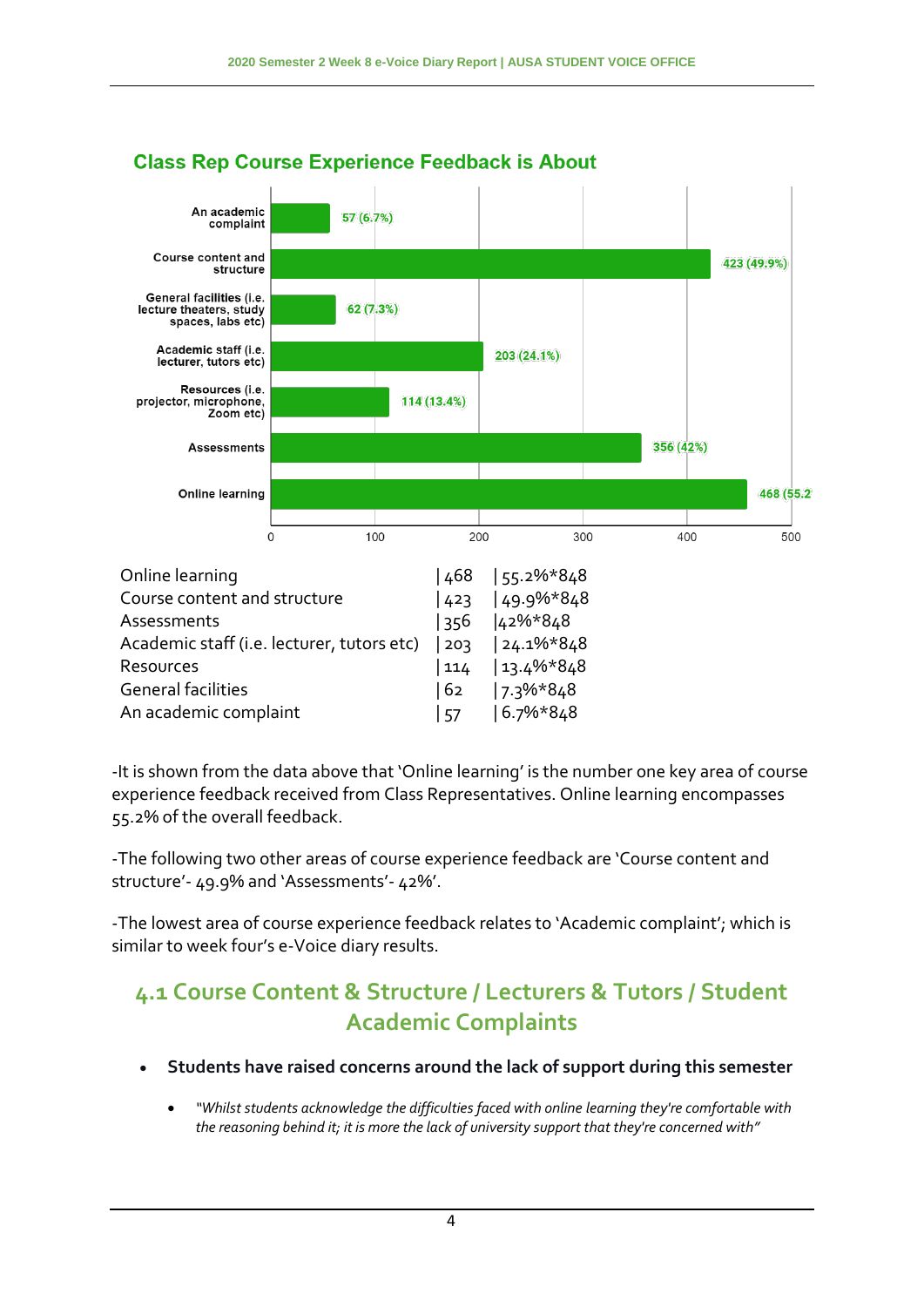*"However, this semester has been a really hard struggle where we are deprived of support, and the covid measures provided to us this semester are dismal! Other universities overseas frequently allow for pass/fail grading or special provisions to help students in difficulty, such as deferring exams, even before covid."*

#### **4.2 Assessments**

- **Students have raised their concerns towards the upcoming on-campus exams and fairness**
	- *" Also, assessments were a concern given that the overseas students are set to be given different conditions for their in-class test."*
	- *"An overwhelming number of students want the University to stay online and assessments to be online"*
	- *"Students want the format of the exam too to be shifted online as much of the course and other assessments have been too."*
	- *"Some students feel isolated and without help, they are nervous or shy to interact in zoom feel extremely limited on resources"*
	- *"Students think that not only it is unfair as overseas students would still be able to do the exams online with the advantage of open book resources, but also it being highly unsafe with the covid situation."*
	- *"There is a clear majority preference for online exams for three reasons; the majority of the year has been online delivery so we should have online exams. Secondly, there is still worry about community transmission"*

#### **Students are concerned about the fairness around restricted book exams**

- *"Many students would appreciate a grade bump, but more importantly open book exams. Students outside of NZ are getting the advantage of open book conditions when those in NZ do not have this."*
- *"Due to the pressures placed on students from quarantine conditions students are requesting open book exam as the paper has been taught near-totally online for the entire year"*
- **Students are concerned with their safety towards having to go on-campus for exams**
	- *"A number of students have compromised whanau in their bubble so they are very careful about where they go. Thirdly, having online exams simply makes it easier should Covid Levels change suddenly."*
- **Students have also raised their concerns regarding ongoing assessments** 
	- *"The class felt that the course was extremely content heavy and that assessments weren't clearly defined, but this has since been brought up with the lecturer and addressed."*
- **Students have raised issues on clarification around the final exams**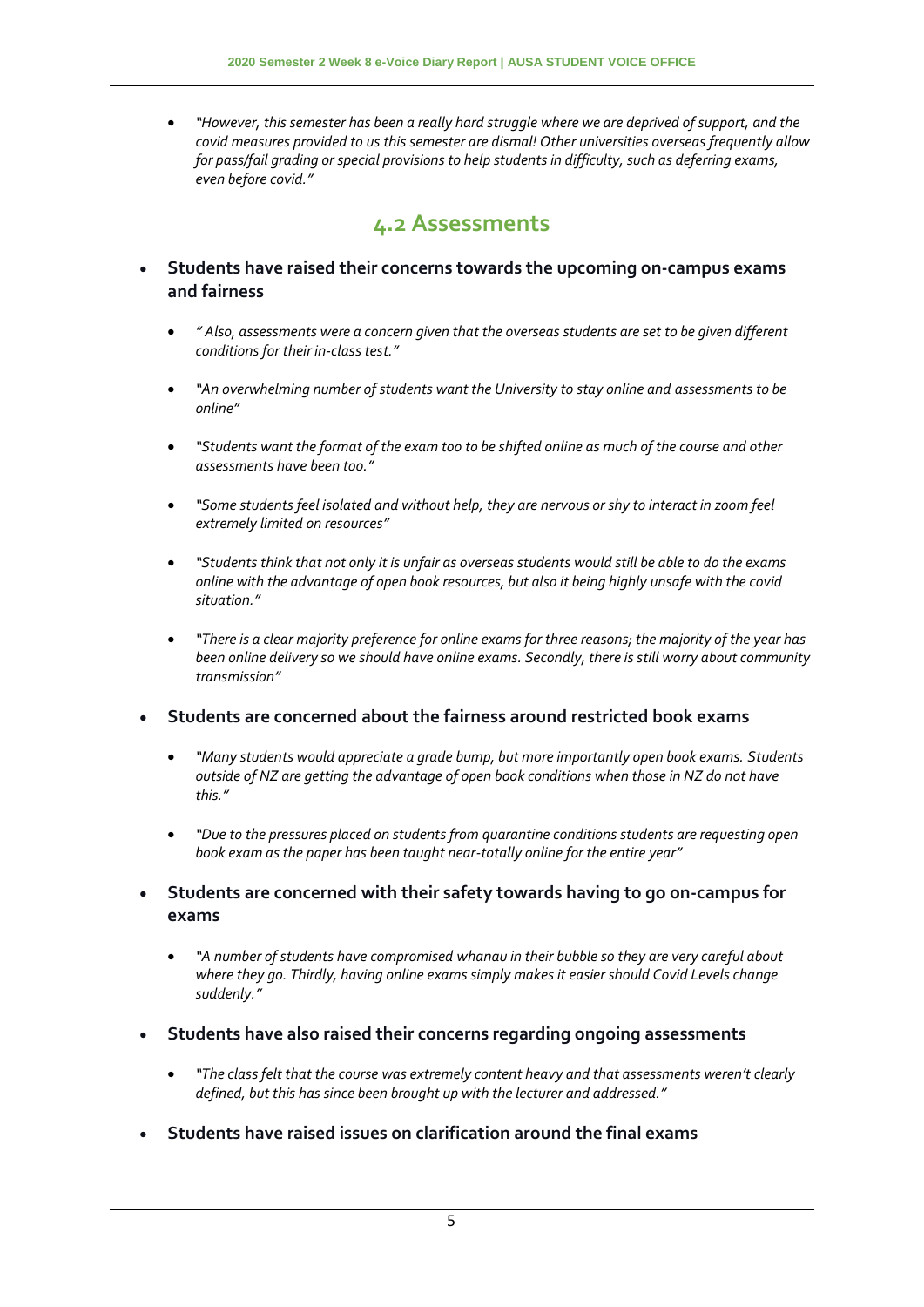*"Students have expressed that hopefully there will be more clarification, guidance, and support for the final exam in terms of what to expect, structure, and more leniency for time, marks"*

### **4.3 Resources / General Facilities Concerns**

- **Students have raised concerns about provided resources and the lack of ease in accessing them**
	- *"There is, however some complains that the resources provided for the assignment are hard to find on canvas"*
	- *"However, many of them have asked for extra resources to clarify the content such as some focusing questions at the end of each lecture."*
	- *"It would be great if the resources are located together and in the same place for easy finding and access."*
- **Students have raised concerns around the lack of resources / the use of them**
	- *"Some even requested a slight refund as we haven't gotten the education we payed for at the start of the semester. This is especially true for the components of our tuitions that may have gone towards buying laboratory resources which we did not use."*
	- *"With a prominent issue being a lack of rehearsal spaces that we would normally have on campus. For many students who are not living at home (and for some who are), there is no space for them to practice their instruments, which is detrimental to their degree"*
	- *"Currently we still don't have access to our studio and computer rooms"*
- **There has been concerns around the mental health of students**
	- *"Unfortunately, when asked about their own mental health this semester, students are feeling unwell. For the 67 responses, on a scale from 1 to 10, with the higher number representing better mental health, the mean score for mental health is a 3.7, with a standard deviation of 2.1. The most common score is 2. Many students have stated that this semester has been more difficult and more stressful than semester 1."*

# **5.0 Further Comments**

This newly added section documents the other significant comments from Class Representatives which we might not have captured with our predefined questions. AUSA is lucky to have the support and contribution of Christopher McCormick for this part of the report. While we have touched on some of the points briefly, below is an expanded version of what our representatives are saying:

Of our 848 respondents, 434 chose to contribute further comments as representatives of their class. These comments were examined and coded, with a small number of reoccurring themes present. Their representation is displayed in the graph below. Note that some comments contained comment or concern in more than one theme. In these cases, they have been coded one time in each respective category.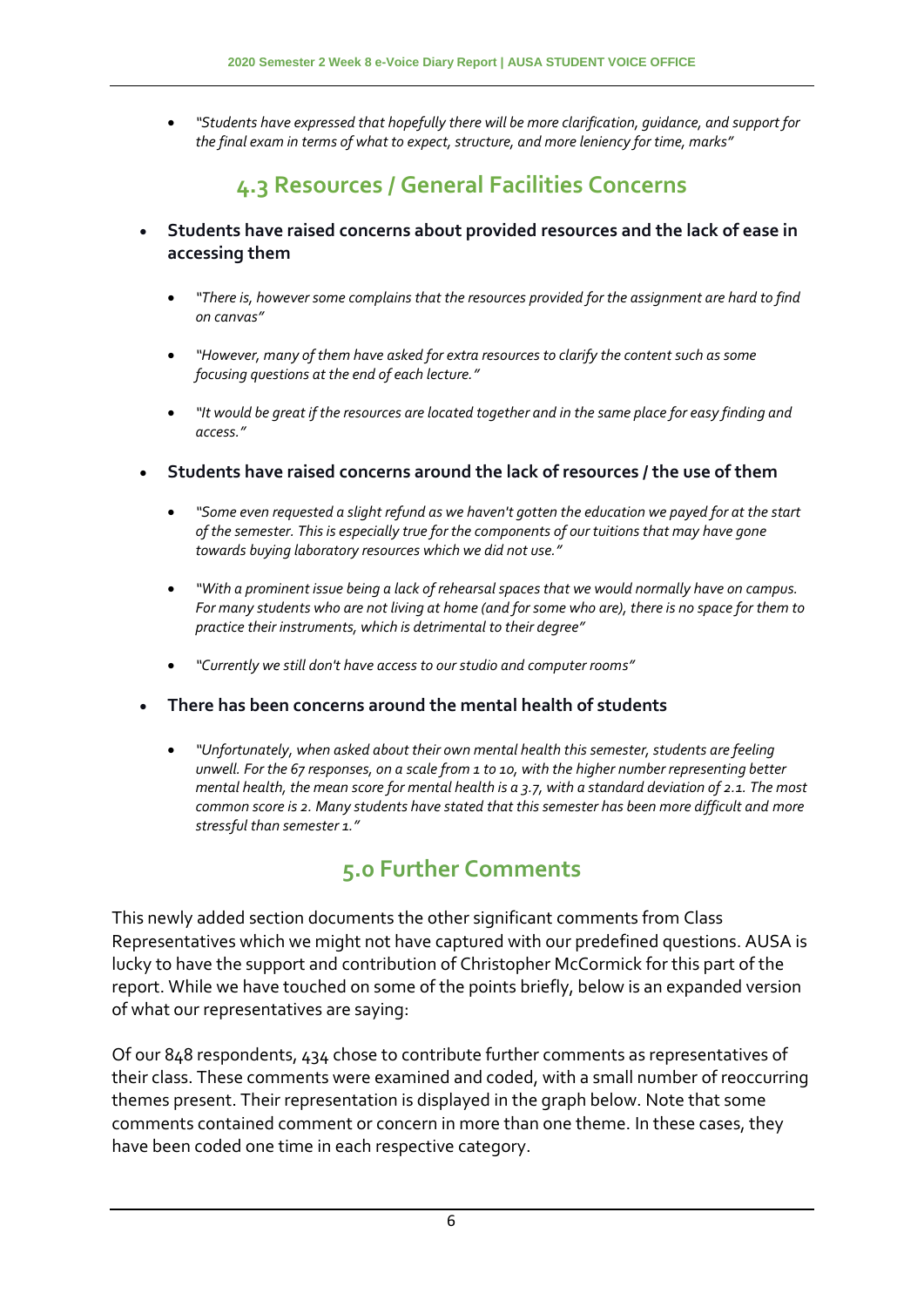

#### **Concern over returning to campus**

Concerns over returning to campus generally stemmed from two sources. Firstly, fear over COVID-19, and secondly, the disruption it would cause in relation to the rest of the semester.

Regarding the first source, COVID-19 was highlighted as a general fear amongst the student population. Comments acknowledge the potential for community transmission and clusters to appear unexpectedly (as with the recent Auckland outbreak), the intermingling of high-volume classes, and the practicality of social distancing on campus. In one comment, a representative claimed that member of their class would not return to campus this semester, even if the university did not provide another alternative. Another commenter themselves plans to unenroll next year until COVID-19 is controlled within New Zealand. Similar to many comments, these were rooted in fear of transmitting the virus to the immunocompromised households.

The second source of concern to returning to campus was the sudden change this is perceived to bring to the students. With the demonstrated ability for alert levels to quickly change, there is a perceived potential for further disruption. First-year students were noted as particularly vocal with the discomfort with repeated change. The overarching notion is that without the confirmed status of online learning, the instability of COVID-19 and UoA's response leaves them feeling in limbo.

It should be noted that a small number of representatives claimed that members of their class had an overall preference for returning to campus, which have been included in 'other.' However, these comments were far under-represented in comparison to those who did not favour the action. Many representatives utilised polls to confirm their cohorts' stance on the issue.

**Desire for online exams and/ or 'grade bump'**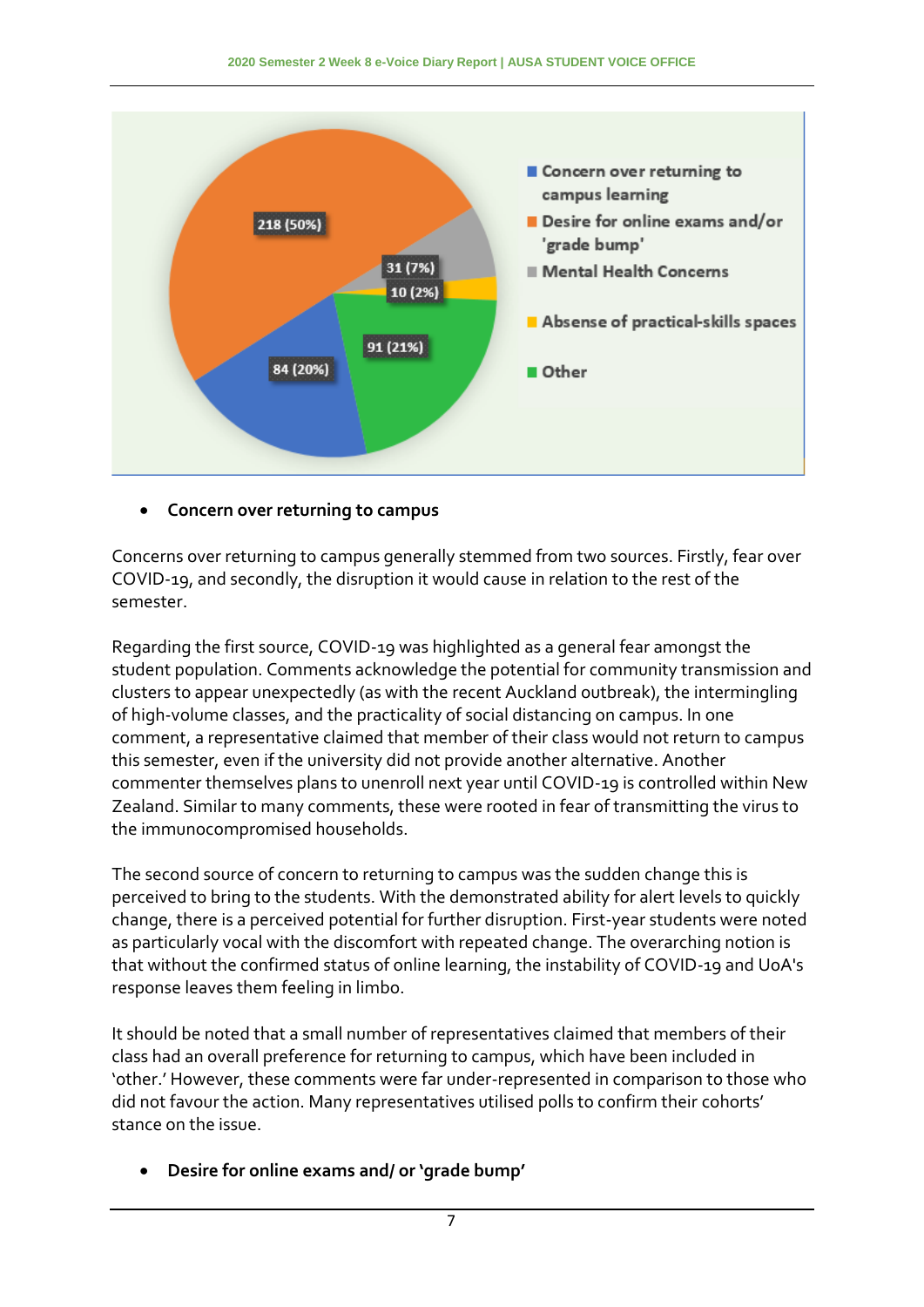This theme was by far the most crucial feedback received within comments. The two features have been included together while coding as predominantly they were highlighted within the same statement.

Aside from reportedly desiring recognition for a disruptive and uncertain semester, as to parallel semester one, the overarching drive noted in comments for these compassionate considerations was the interest of fairness. With regard to a grade bump, it was frequently re-iterated that the uncertain and changing nature of the semester made things more difficult for students than semester one. This presented issues, for example in the case of classes repeated in semester two, particularly for competitive programmes or for those seeking a scholarship, as some cohort members received a bump while others did not. There were concerns for those taking full-year papers who have missed out on previous grade bump.

Concerning exams, there seemed to be an underpinning understanding of preference and sense of ease in doing exams online from home. Concern centred around student fears of their future performance, as in-person exams differed from how they had spent the vast majority of their year engaging with the university, including previous exams. Representatives comments acknowledge how students find this daunting, particularly without a grade bump to fall back upon. There is also frequently noted concern that students offshore may sit their examinations online, and how this would provide the students in New Zealand with an unfair advantage.

Interestingly, against the trend, there was one comment (again, noted among 'other' comments) that stated their class has a split perspective on whether they desired a grade bump similar to semester one. This was influenced by the competitive nature of the programme and desire to outperform their class members for prospective placing in the following programme, stating:

> o *"Additionally, there have been mixed opinions about a grade bump -some students are in support of this as it will improve their overall GPA, while some students are against this as it hinders their competitive edge for getting into clinical programmes, and the last thing the cohort wants is another Clinical Selection Test."*

#### **Mental health concerns**

While it is good to see students engaging with concern for their mental health, the number of such comments are shocking to see. Many representatives held surveys regarding their class' mental health, out of which their statements are based. Anxiety was the predominantly noted mental health concern within comments, which was acknowledged as being rooted in concern over how they will perform this semester with the changing learning and examination platform, and without a grade bump. Some comments also noted students as feeling uncared for by the University and unmotivated with their studies. A rep suggested that more advertising of mental health support facilities should be done within lectures during this extraordinary time.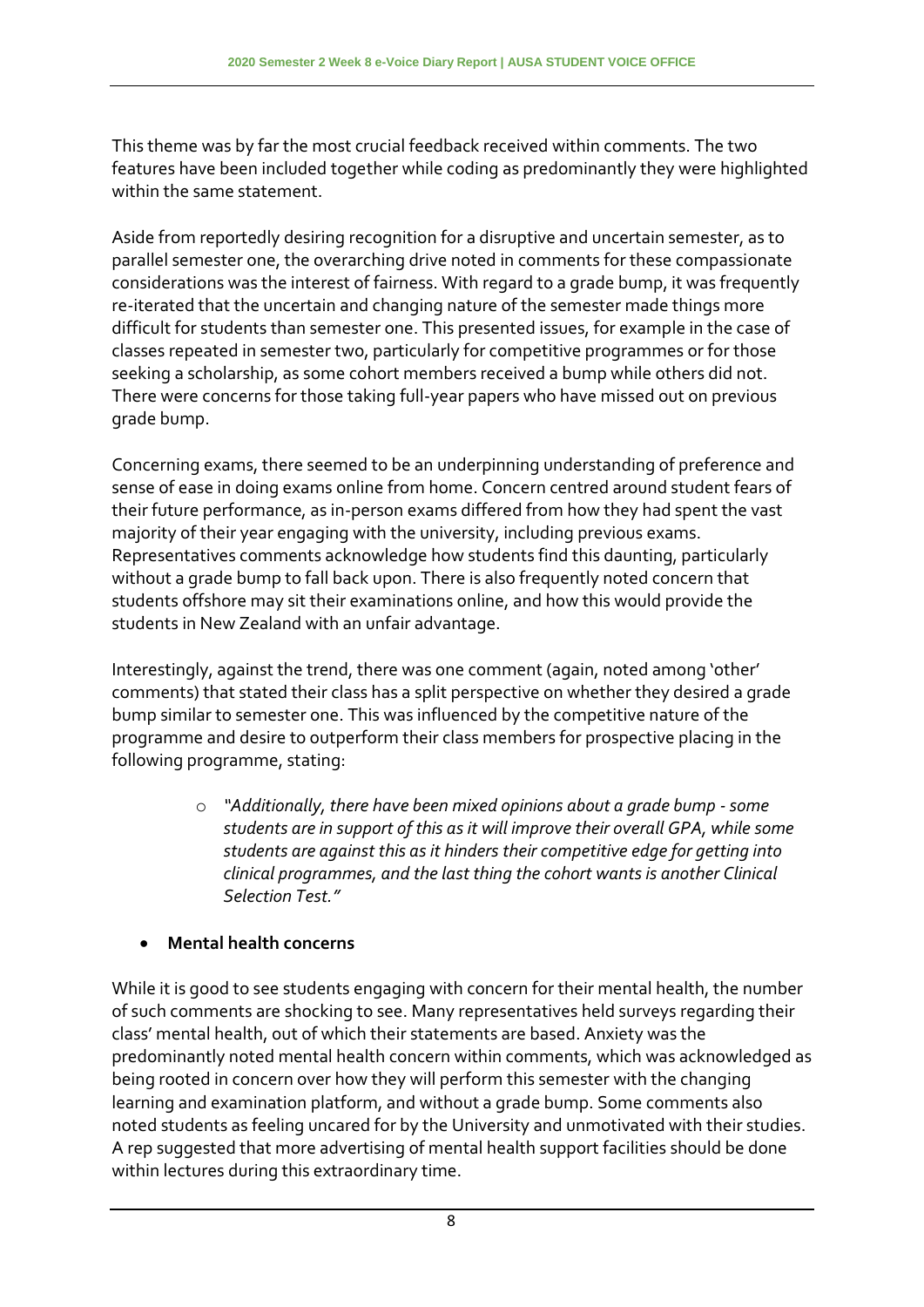#### **Absence of practical-skills spaces**

There was concern among a few comments of the impact off-campus teaching has had on students who have had their learning impacted through inability to access practical-skills spaces. This included labs, design rooms, and practicum experiences. Comments highlighted a desire to still have this experience, interestingly with the suggestion of providing them over the summer to the affected students if possible.

**Other**

All other comments from the e-Voice diary could not realistically be coded within themes and thus categorised here. Excluding the sparse comments in support of on-campus learning, occasional claims of displeasure with the university, or thanking AUSA and the class rep programme, these comments were class-specific. Such statements were a mixture of positive and negative, including praise or critique of specific lecturers, assignments, and teaching styles, for various reasons.

# **6.0 Commendations**

Aside from all the general concerns listed earlier, for the most part, many Class Representatives and other students have expressed their gratitude and encouragement towards the university, academic staff, and AUSA so far for semester two of 2020.

- *"Not anything negative, just lots of praise for our lecturer for doing amazing work and going above and beyond in order to help us during the lockdown!"*
- *"I would also thank AUSA for constantly supporting all the students and helping them during this hard time."*
- *"The course feedback that I receive is good. All very positive concerning content and structure.*
- *"Overall positive with compliments on how fast the lectures response is and how efficient it was. All complaints just came from no more field trips in which everyone was understandable of due to Covid-19."*
- *"Lecturers and University staff have been very accommodating as they worked to shift and adjust our Online Learning and Assignments to allow us to gain additional Practicum Experience"*
- *"Students were appreciative of how easily we switched to online learning and how accessible lecture content and course material is. They were also appreciative of the clarity given by the lecturer and tutor in how assessments and classes would run whilst online."*

# **7.0 Key Takeaways**

This report has outlined the general information Class Representatives of the University of Auckland have provided regarding how the semester two of 2020 has been going until week eight of the university calendar.